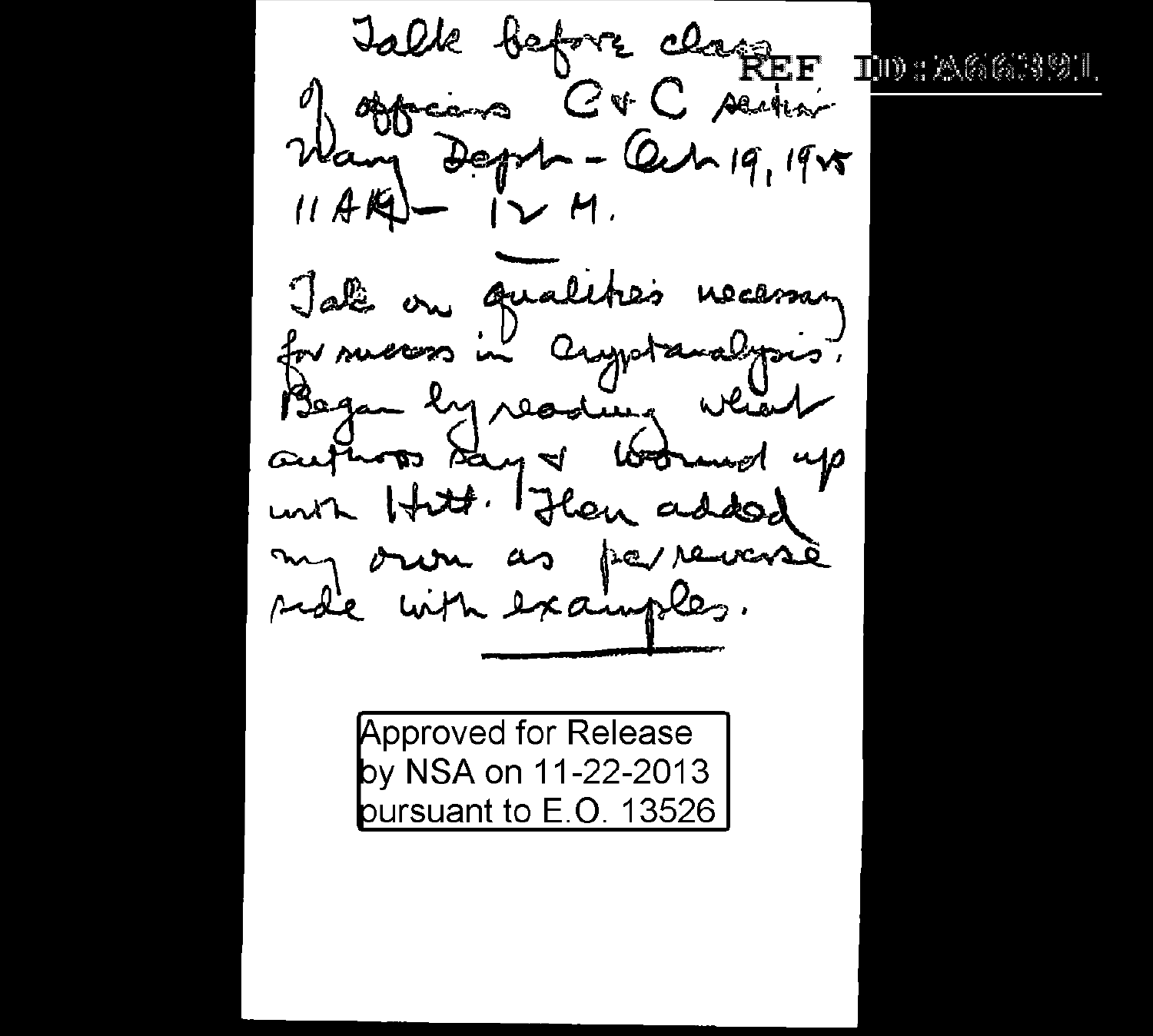1. Perse verawcod 2 Careful methods. of avalyois REF ID ABBOSS 3 Intuition w متعدست تنتت 4 Luck. appone  $9a$ ialities vaden Fisculaca <u>Rew</u> Balaire tut g سمرب ٥ń صده darung<br>newboled Alalety to hold a large we mund at once. محترمه Sood eye formeur for report ۔مومن pourally inderede.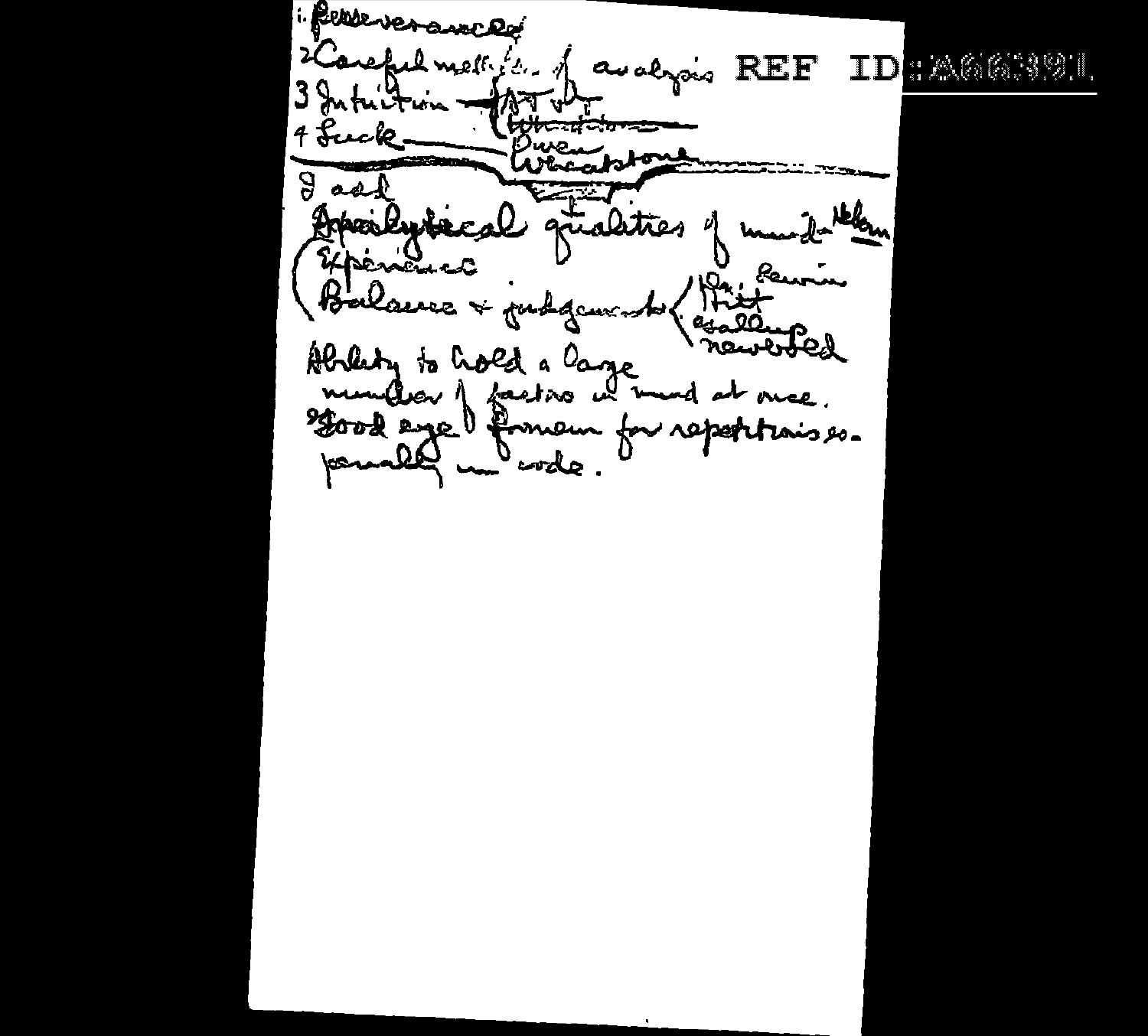REF ID:A66391

In reply refer to lnltlals and No.

Op-20-G

# NAVY DEPARTMENT

EF

I

### OFFICE OF CHIEF OF NAVAL OPERATIONS

#### WASHINGTON

1 October 1925.

My dear Mr. Friedman:

The Code and Signal Section is conducting a course in Cryptanalysis. In connection with this course there will be a series of lectures based on the lectures for officers taking the Post Graduate Communications Course.

It would be much appreciated if you would give an informal lecture of one half hour to one hour on the subject "Cryptanalysis". If the time and date indicated in the accompanying "Outline" is not convenient, we would be glad to arrange for your lecture any time in the month of November. This request is being made a personal rather than official matter to save a lot of red tape.

Please let me know if you will give this lecture, and, if so, what date will be convenient.

Very truly yours,

Mr. W.F. Friedman, Room 3416, Munitions Building, Washington, D.C.